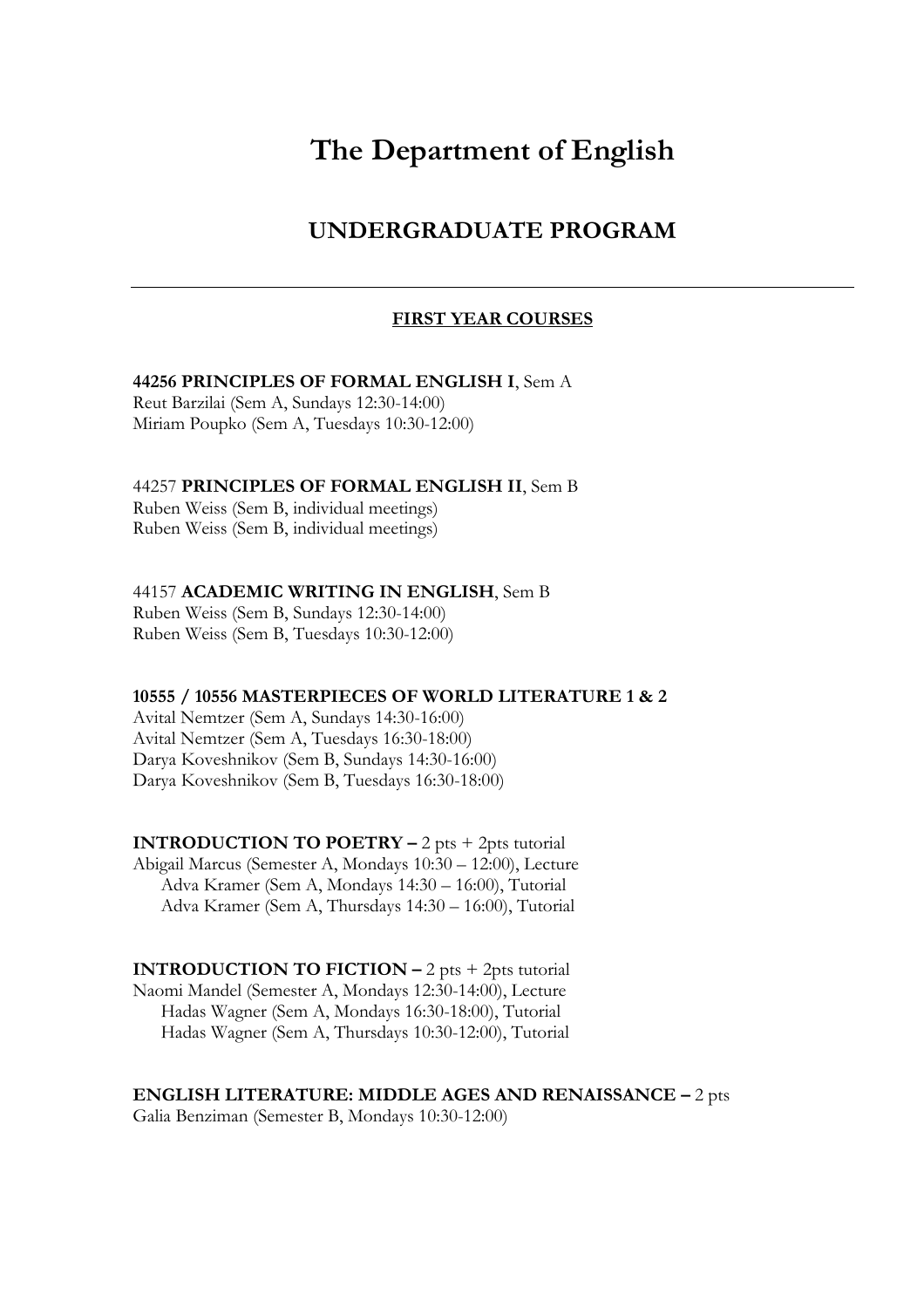#### **SELECTED SHAKESPEARE PLAYS –** 4 pts

Galia Benziman (Semester B; Mondays and Wednesdays, 14:30-16:00) Reut Barzilai (Semester B; Mondays 12:30-14:00 and Thursdays 10:30-12:00)

#### **SECOND YEAR COURSES**

### 44309 **ADVANCED PRINCIPLES OF FORMAL ENGLISH –** 2 pts Miriam Poupko (1 group; individual meetings) (Sem A)

**LANDMARKS OF CRITICISM: FROM PLATO TO NIETZSCHE –** 2 pts

Yaeli Greenblatt (Semester A, Thursdays 10:30-12:00). Tutorial

**INTRODUCTION TO CRITICISM AND THEORY –** 2 pts

Lasse Jensen (Semester B, Thursdays 10:30-12: 00). Tutorial

**THE 19th CENTURY ENGLISH AND AMERICAN NOVEL –** 4 pts

Ruben Borg (Year-long, Wednesdays 16:30 – 18:00)

## **THE 20th CENTURY NOVEL –** 4 pts

Naomi Mandel (Year-long, Mondays 16:30 – 18:00)

## **ENGLISH LIT.: ENGLIGHTENMENT, ROMANTIC, VICTORIAN –** 4 pts

Eynel Wardi (Semester A, Mondays and Wednesdays 10.30 – 12:00)

## **AMERICAN LITERATURE AND CULTURE –** 4 pts

Yael Levin (Semester B, Sundays and Tuesdays 16:30-18:00)

## **THIRD-YEAR COURSES**

**MODERNISM AND BEYOND** (MANDATORY) – 2 pts Louise Bethlehem (Semester B, Tuesdays 10:30 – 12:00)

**MODERN IRISH POETRY** – 2 pts Eynel Wardi (Semester B, Mondays 10:30-12:00)

**SHAKESPEAREAN COMEDY** – 2 pts Tzachi Zamir (Semester A, Mondays 12:30-14:00)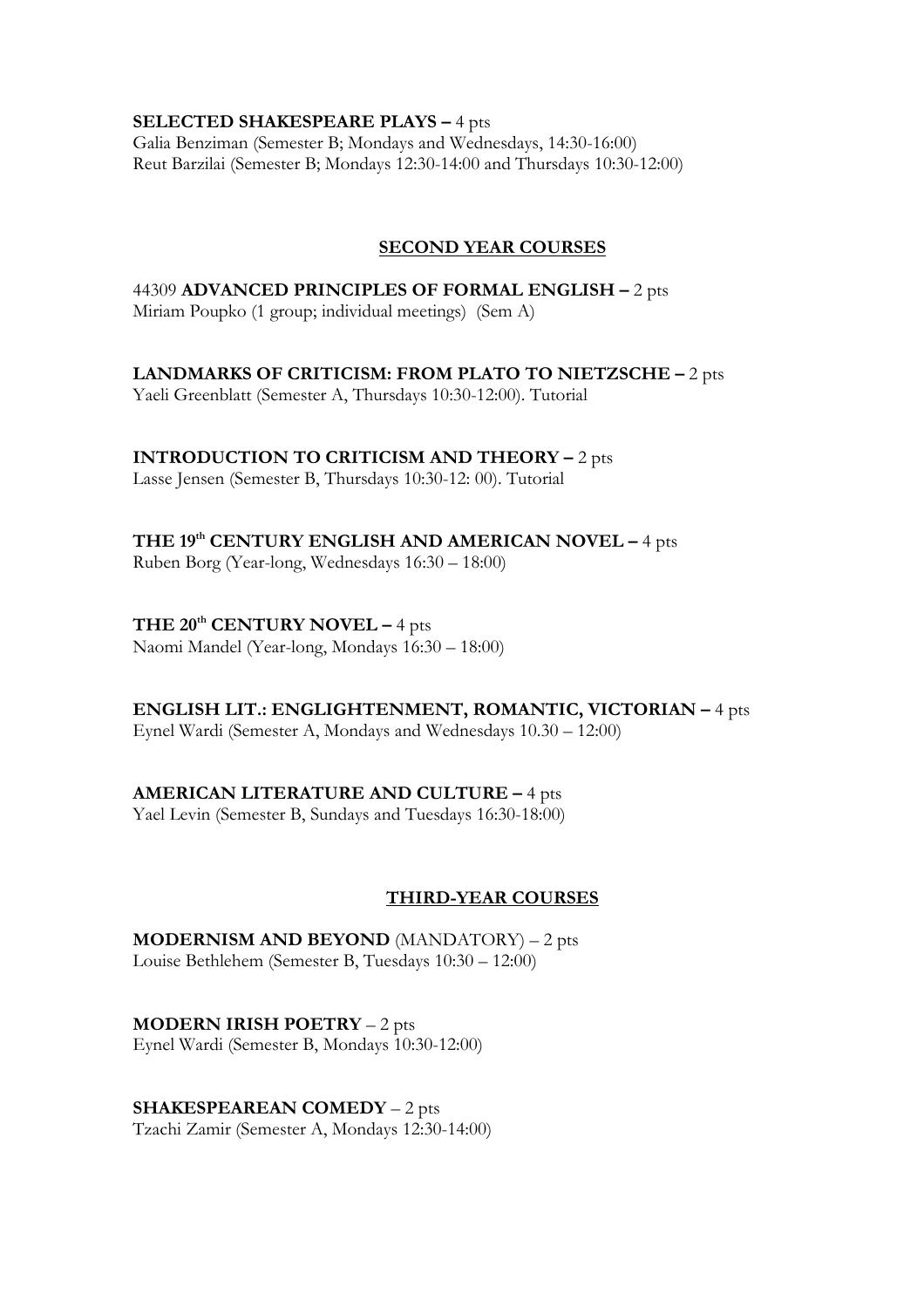#### **MEDITATIVE POETRY 1: DONNE, COLERIDGE** – 2 pts

Eynel Wardi (Semester A, Wednesdays 16:30 – 18:00)

**DIVINE EROS: METAPHYSICAL POETRY IN THE ENGLISH RENAISSANCE AND BEYOND** – 2 pts Abigail Marcus (Semester B, Tuesdays 16:30 - 18:00)

**HACKER CULTURE** – 2 pts Naomi Mandel (Semester A, Tuesdays 14:30 – 16:00)

#### **VILLAINS IN ENGLISH LITERATURE** – 2 pts

Yael Levin (Semester B, Tuesdays 14:30 – 16:00)

**WILLIAM BLAKE** – 2 pts Eynel Wardi (Semester B, Wednesdays 10:30 – 12:00)

## **THE PAST IN THE PRESENT: RUPTURE AND CONTINUITY IN THREE BRITISH NOVELS** – 2 pts

Judy Levy (Semester B, Wednesdays 12:30 – 14:00)

#### **PARANOID HERMENEUTICS: THE NOVEL AFTER THE DEATH OF THE NOVEL** – 4 pts Ruben Borg (Year-long, Thursdays 12:30-14:00)

**\*\*\***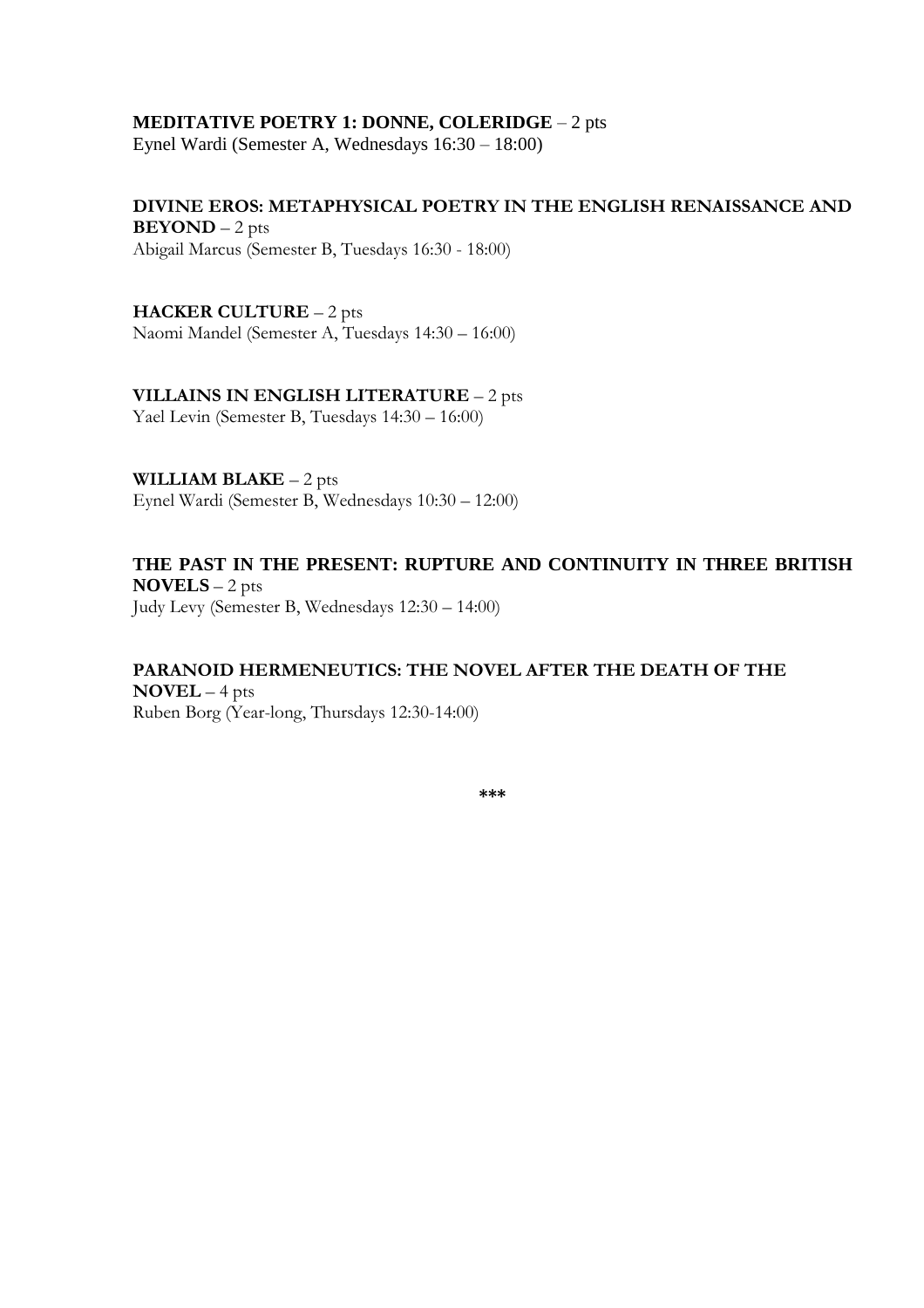## **GRADUATE PROGRAM**

### **TWENTIETH CENTURY LITERARY THEORY** (MANDATORY) – 4 pts

Naomi Mandel (year-long, Wednesdays 10:30-12:00)

#### **NOT SHAKESPEARE –** 4 pts

Carla Baricz (year-long, Mondays 10:30 – 12:00)

#### **POST-APARTHEID LITERATURE** – 4 pts

Prof. Louise Bethlehem (year-long, Mondays 12:30 – 14:00)

#### **READING SHAKESPEARE'S TRAGEDIES FOR THE STAGE** – 4 pts

Prof. Isaac Benabu (year-long, Mondays 14:30 – 16:00)\* -- Open to BA students with a grade point average above 90

**TELLING TIME: PROBLEMS IN THE LITERARY REPRESENTATION OF THE**  $PAST - 2 pts$ Rachel Wamsley (Semester A, Mondays  $16:30 - 18:00$ )<sup>\*</sup> -- Open to BA students with a grade point average above 90

#### **T.S. ELIOT: POET, CRITIC AND PLAYWRIGHT** – 2 pts

Eynel Wardi (Semester B, Mondays 16:30 – 18:00)

#### **MIDLIFE NABOKOV** – 2 pts

Leona Toker (Semester B, Mondays  $18:30 - 20:00$ )<sup>\*</sup> -- Open to BA students with a grade point average above 90

#### **DANTE AND MODERNISM** – 4 pts

Dr. Ruben Borg (year-long, Wednesdays 12:30 – 14:00)

#### **POETRY AND INTERSUBJECTIVITY: READINGS IN THE WORKS OF SHAKESPEARE, MILTON, DRYDEN, POPE, SWIFT, JOHNSON, AND WORDSWORTH** – 4 pts

Prof. Sandy Budick (year-long, Wednesdays 14:30 – 16:00)\* -- Open to BA students with a grade point average above 90

#### **PURITAN, ROMANTIC AND VICTORIAN CHILDHOOD –** 4 pts

Galia Benziman (year-long, Wednesdays 16:30 – 18:00)